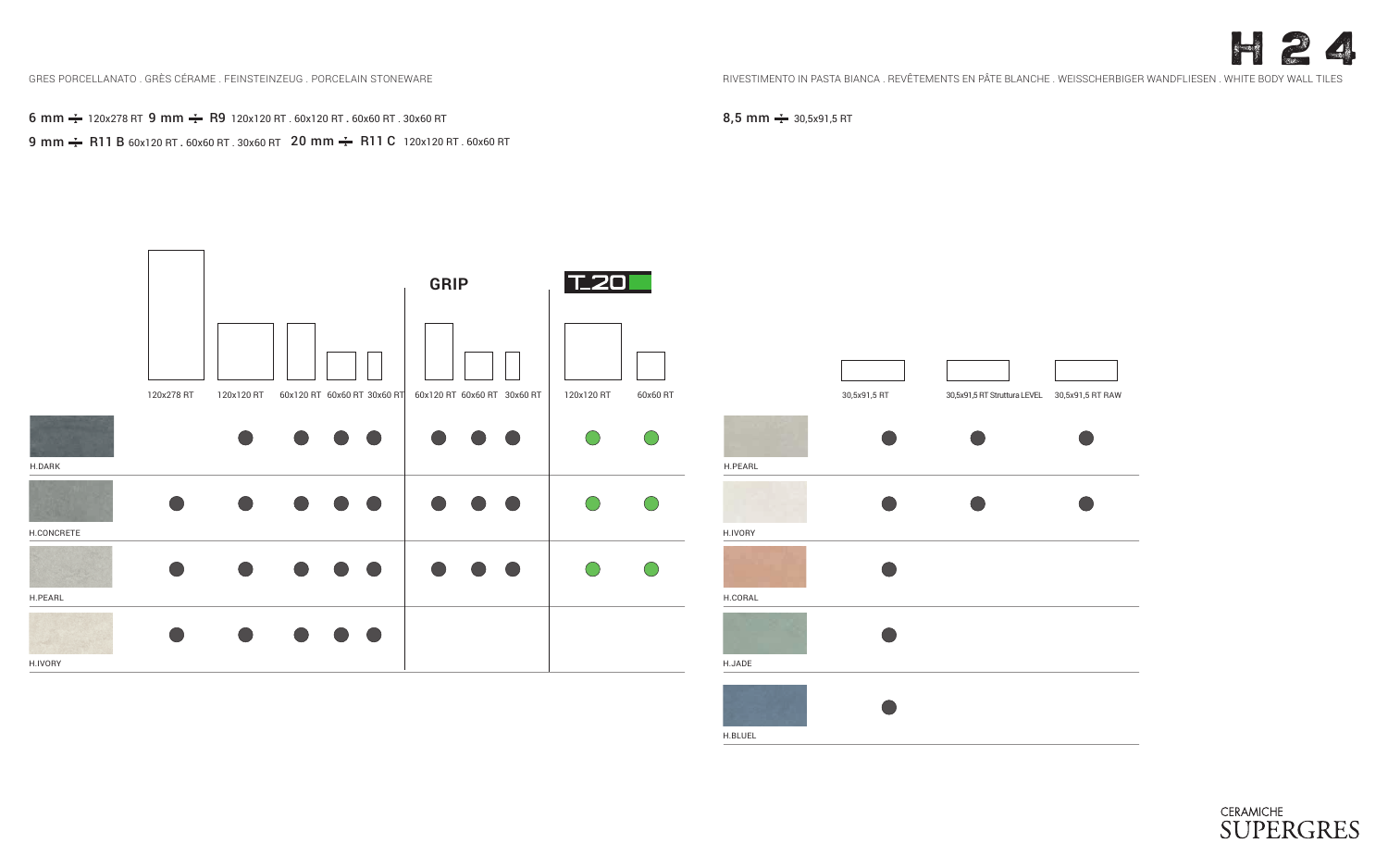

# **RIVESTIMENTO IN PASTA BIANCA . WHITE BODY WALL TILES**

# 30,5x91,5RT . 8,5mm  $\div$

|                              | pz/box | mg/box                   | kg/box                   | box/plt                  | mg/plt | kg/plt                   | spessore  |
|------------------------------|--------|--------------------------|--------------------------|--------------------------|--------|--------------------------|-----------|
| 30,5x91,5 RT                 | đ      | .396                     | 21,00                    | 42                       | 58,59  | 894                      | 8,5 mm    |
| 30,5x91,5RT RAW              |        | .396                     | 21,00                    | 42                       | 58,59  | 894                      | $8,5$ mm* |
| 30,5x91,5 RT struttura LEVEL |        | 1,12                     | 20,50                    | 42                       | 46,87  | 957                      | $8,5$ mm* |
| 30,5x91,5 RT campitura       |        | $\overline{\phantom{a}}$ | $\overline{\phantom{0}}$ | $\overline{\phantom{a}}$ | -      | $\sim$                   |           |
| profilo 1x100                |        | $\overline{\phantom{a}}$ | $\overline{\phantom{0}}$ | $\overline{\phantom{a}}$ | $\sim$ | $\overline{\phantom{a}}$ | 8 mm      |

\* Spessore riferito al fondo liscio equivalente. Thickness refers to the equivalent smooth background Épaisseur se rapportant au carreau lisse équivalent Die Stärke bezieht sich auf die entsprechende glatte Grundfliese.

# IMBALLAGGI . EMBALLAGE . VERPACKUNG . PACKING 120x278RT . 6mm  $\div$ 120x120RT.60x120RT.60x60RT.30x60RT.9mm  $\div$ 120x120RT . 60x60RT . 20mm  $\div$

# IMBALLAGGI . EMBALLAGE . VERPACKUNG . PACKING

|                | $\sim$ $-$<br>υZ | mq/pz                          | kg/pz | pz/cassa*   | mg/cassa* | kg/cassa*  | spessore |
|----------------|------------------|--------------------------------|-------|-------------|-----------|------------|----------|
| 120x278<br>$-$ |                  | $\cap$ $\cap$ $\Lambda$<br>ے,ڻ | 49,50 | $\sim$<br>Ō | 60,05     | ∩7∩<br>، ب | mm       |

|                    | $\sim$ $-$<br>◡ | mg/pz                 | kg/pz                       | pz/cassa* | mg/cassa* | kg/cassa*       | spessore |
|--------------------|-----------------|-----------------------|-----------------------------|-----------|-----------|-----------------|----------|
| 120x278 LASTRA DEK |                 | $\cap$ $\cap$<br>⊿ن,ڻ | $\sim$<br>49,5 <sub>U</sub> | $\sim$    | 60,05     | $\bigcap$<br>UU | mm       |

|            | DZ | mg/pz | kg/pz | pz/cavalletto** | mq/cavalletto** | kg/cavalletto** | spessore |
|------------|----|-------|-------|-----------------|-----------------|-----------------|----------|
| 120x278 RT |    | 3,34  | 49,50 | 18              | 60,05           | 1051            | 6 mm     |
| 120x278 RT |    | 3,34  | 49,50 | 36              | 120,10          | 1942            | 6 mm     |

|                                    | pz/box         | mg/box                   | kg/box                   | box/plt                  | mq/plt | kg/plt | spessore          |
|------------------------------------|----------------|--------------------------|--------------------------|--------------------------|--------|--------|-------------------|
| 120X120 RT                         | $\overline{2}$ | 2,88                     | 60,00                    | 20                       | 57,60  | 1212   | 9mm               |
| 60x120 RT / 60x120 RT grip         | 2              | 1,44                     | 30,00                    | 35                       | 50,40  | 1062   | $9 \,\mathrm{mm}$ |
| 60x60 RT / 60x60 RT grip           | 3              | 1,08                     | 22,00                    | 40                       | 43,20  | 852    | 9mm               |
| 30x60 RT / 30x60 RT grip           |                | 1,26                     | 25,00                    | 40                       | 50,40  | 1012   | 9mm               |
| 30X30 RT mosaico su rete           | 10             | 0,90                     | 16,00                    | 30                       | 27,00  | 495    |                   |
| 40X40 mosaico MIX                  | 6              | 0,96                     | 18,00                    | 16                       | 15,36  | 300    |                   |
| 33X120 RT gradone c/prof.incollato | $\overline{2}$ | $\overline{\phantom{a}}$ | $\sim$                   | $\overline{\phantom{a}}$ |        | $\sim$ |                   |
| 33X60 RT gradone c/prof incollato  | 4              | $\overline{\phantom{a}}$ | $\overline{\phantom{a}}$ | $\overline{\phantom{a}}$ |        | $\sim$ |                   |
| 33x33 RT ang.gradone c/prof.inc.   | 4              | $\overline{\phantom{a}}$ | ۰                        | $\overline{\phantom{a}}$ |        | ۰      |                   |
| 30x60 gradino                      |                | $\overline{\phantom{a}}$ | ۰                        |                          |        | ۰      |                   |
| 7,2x60 battiscopa total dek        | 10             | 6,00 ml                  | 9,40                     | 70                       | 420 ml | 673    |                   |
| 120X120 RT T_20                    |                | 1,44                     | 66,00                    | 20                       | 28,80  | 1332   | $20 \, \text{mm}$ |
| 60X60 RT T_20                      | $\overline{2}$ | 0,72                     | 32,00                    | 30                       | 21,60  | 972    | $20 \, \text{mm}$ |

|                                                                                                                                                                                                                                             | μZ                                                                                   | HUU/L | NY/P4 | μz   |  |  |  |  |  |
|---------------------------------------------------------------------------------------------------------------------------------------------------------------------------------------------------------------------------------------------|--------------------------------------------------------------------------------------|-------|-------|------|--|--|--|--|--|
| 120x278 LASTRA DEK                                                                                                                                                                                                                          |                                                                                      | 3.34  | 49,50 |      |  |  |  |  |  |
| *120x278 fornito in casse di dimensioni 291,6x144,6x35,8 (PxLxH) cm - Peso kg 88                                                                                                                                                            | *120x278 supplied in crates. Dimensions crate cm 291,6x144,6x35,8h cm - Weight kg 88 |       |       |      |  |  |  |  |  |
|                                                                                                                                                                                                                                             | pz                                                                                   | mq/pz | kg/pz | pz   |  |  |  |  |  |
| 120x278 RT                                                                                                                                                                                                                                  |                                                                                      | 3.34  | 49,50 |      |  |  |  |  |  |
| ■<br>** 120x278 fornito su cavalletti (18 pz o 36 pz - carico max) di dimensioni 290x75x156 (PxLxH) cm - Peso kg 160<br>** 120x278 supplied in stand containing (18 pz or 36 pz - charge max). Dimensions cm 290x75x156h cm - Weight kg 160 |                                                                                      |       |       |      |  |  |  |  |  |
|                                                                                                                                                                                                                                             | pz                                                                                   | mq/pz | kg/pz | pz/c |  |  |  |  |  |
| 120x278 RT                                                                                                                                                                                                                                  |                                                                                      | 3,34  | 49,50 |      |  |  |  |  |  |
| 120x278 RT                                                                                                                                                                                                                                  |                                                                                      | 3.34  | 49.50 |      |  |  |  |  |  |



### AVVERTENZE PER LA POSA . RECOMMENDATIONS FOR INSTALLATION . RECOMMANDATIONS POUR LA POSE . VERLEGETIPPS

Per la posa del materiale rettificato si prescrive una fuga minima di 2 mm . As for rectified materials, a minimum joint of 2 mm is required . Pour la pose du matériau rectifié, il faut réaliser un joint minimum de 2 mm . Für die Verlegung des geschliffenen Materials ist eine Mindestfuge von 2 mm vorgeschrieben .

Si raccomanda di posare i materiali sfalsati di 20 cm al massimo, mai a metà della loro lunghezza . It is strongly recommended to install the materials in a staggered pattern of a maximum of 20 cm, never at half way its length . Il est conseillé de poser les matériaux en décalé de 20 cm au maximum, jamais à la moitié de leur longueur . Es wird empfohlen, die Materialien um höchstens 20 cm versetzt zu verlegen und nie in der Mitte ihrer Länge